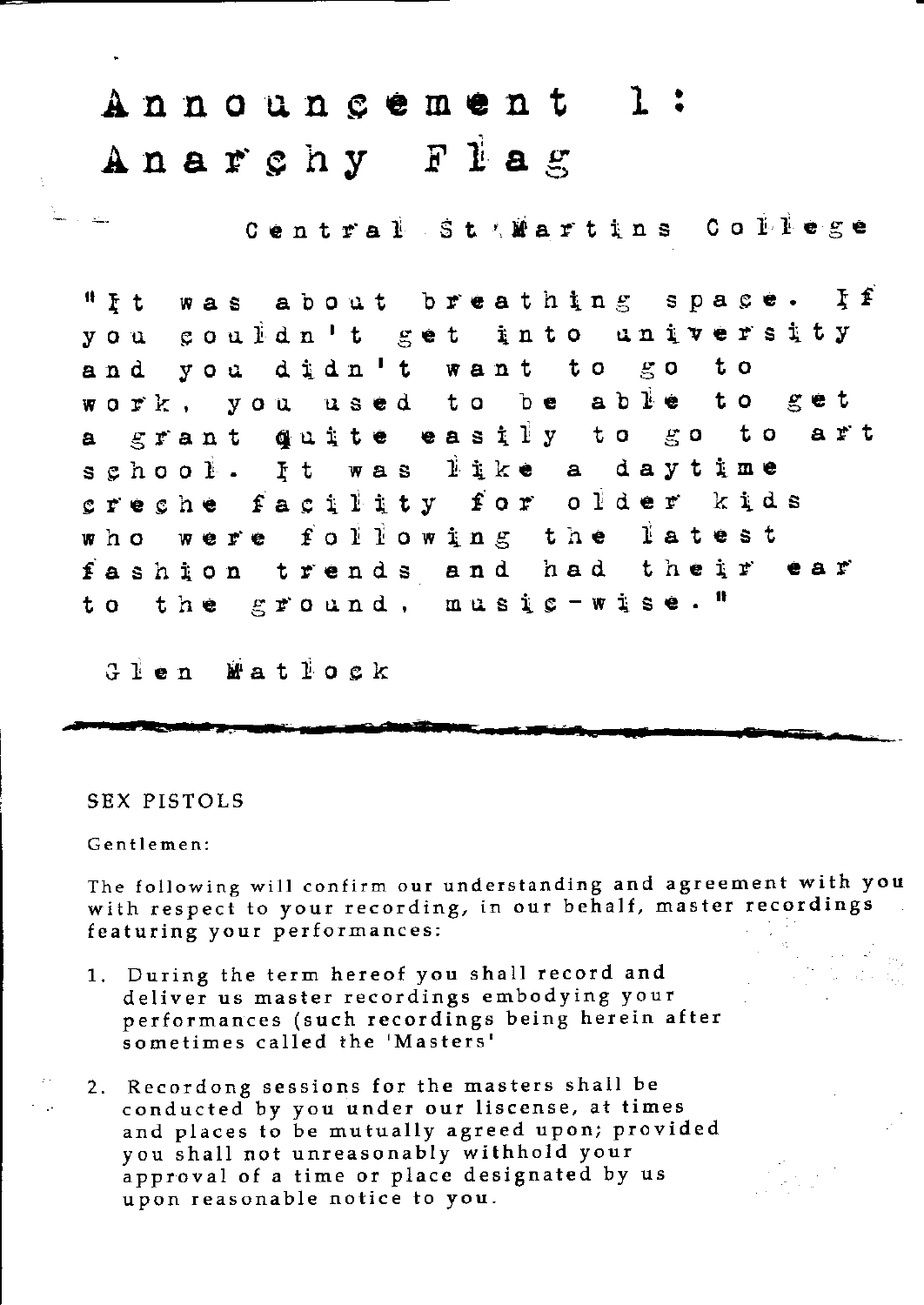

Song

[ Sung by Peter Cook (as 'Drimbl Wedge & the Vegetation'); Written by Peter Cook & Dudley Moore 3

Ooh-ooh, ooh-ooh, I'm bedazzled I don't care Ooh-ooh, ooh-ooh, I'm bedazzled So you said You knock me out I don't want you You bust me up I don't need you You burn me up I don't love you You plug me in Leave me alone You switch me on I'm self-contained You light me up Just go away I'm bedazzled, I'm bedazzled, I'm be-dazzled! You glimmer I'm fickle You glitter I'm cold You shimmer I'm shallow You drive me wi-i-ild, you drive me wild! You fill me with inertia You knock me out Don't get excited You bust me up Save your breath You burn me up Cool it You plug me in I'm not interested You switch me on It's too much effort You light me up Don't you ever leave off? I'm bedazzled, I'm bedazzled, I'm be-dazzled! I'm not available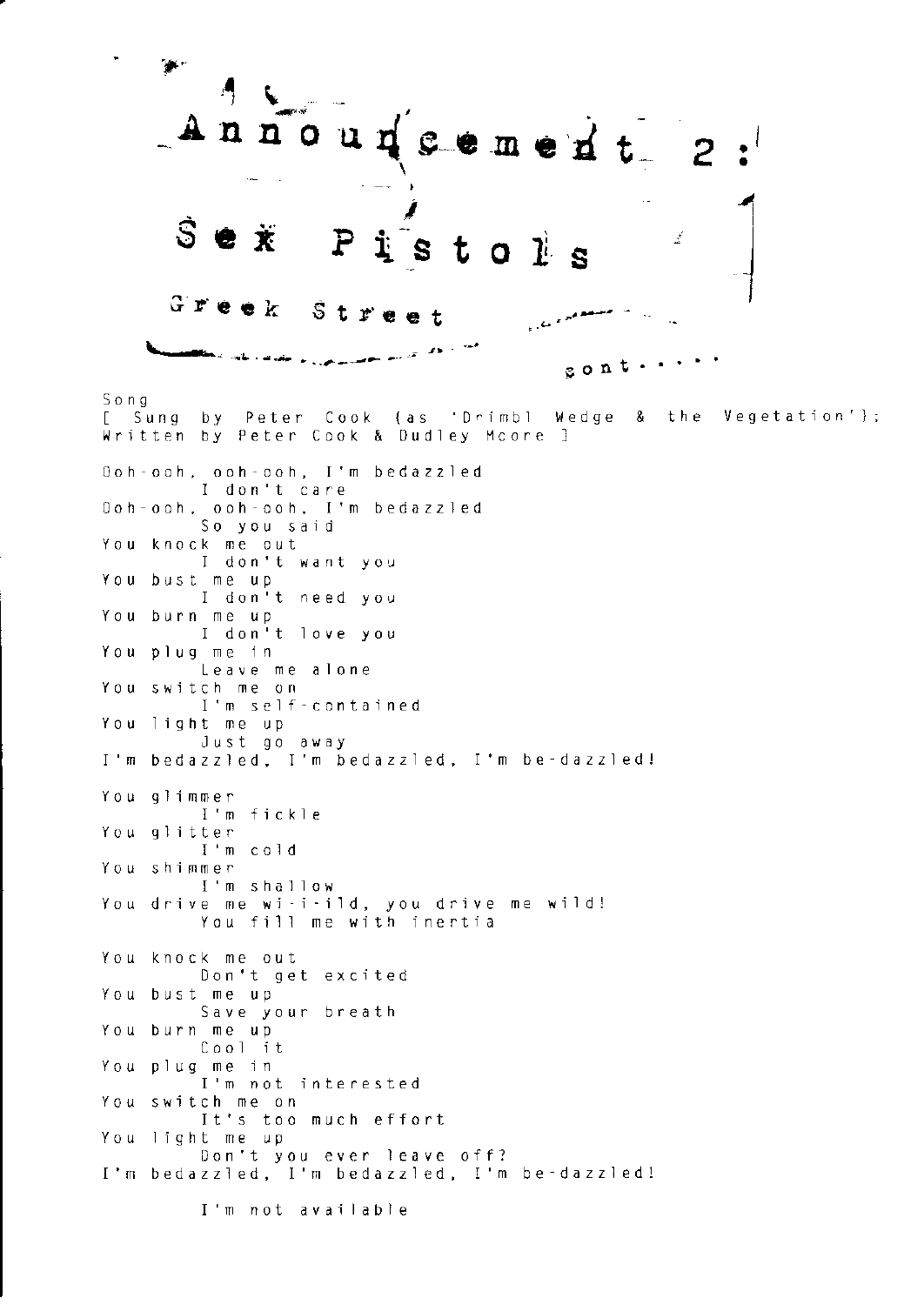

his comedy partner (Moore) as being a "midget poof" who prefers to get facelifts in Switzerland, and predicts the Derek and Clive album will be "a monster hjt." As "Clive," Peter appears completely sober here, and looks I jke e cool older brother-type who happers to smoke pretty heavily and wears Converse. This appearance comes at a time when bands like the Sex Pistols and the Stranglers were also being featured regularly on the same TV show. ....Also apparently Johnny Rotten was a massive fan of 'Bedazzled' (even basing a song on the Drimble Wedge & the Vegetations piece and wanted Cook to write the screenplay for the Sex Pistols film, but when he and Maclaren went round to his house he sajd Cook was too crazy even for them, offering them a bowl of sweets which had syringes in and then saying in a Wisty voice 'oh yea, we all take rock explosion of 1976-1977. Peter variously depicts drugs in this household'. Brilliant! He even, surely, Here's Peter on the late 1970s Granada Television show And So lt Goes, (which, incjdentally, was fronted by Factory Records' owner Tony Wilson). This appearance was meant to pronote an upcoming Derek and Clive album, which conveniently dovetailed into the punk has the last word on Sid Vicious commenting that when he was attacked by a member of the audience it was 'a rare instance of the fan hitting the shit'.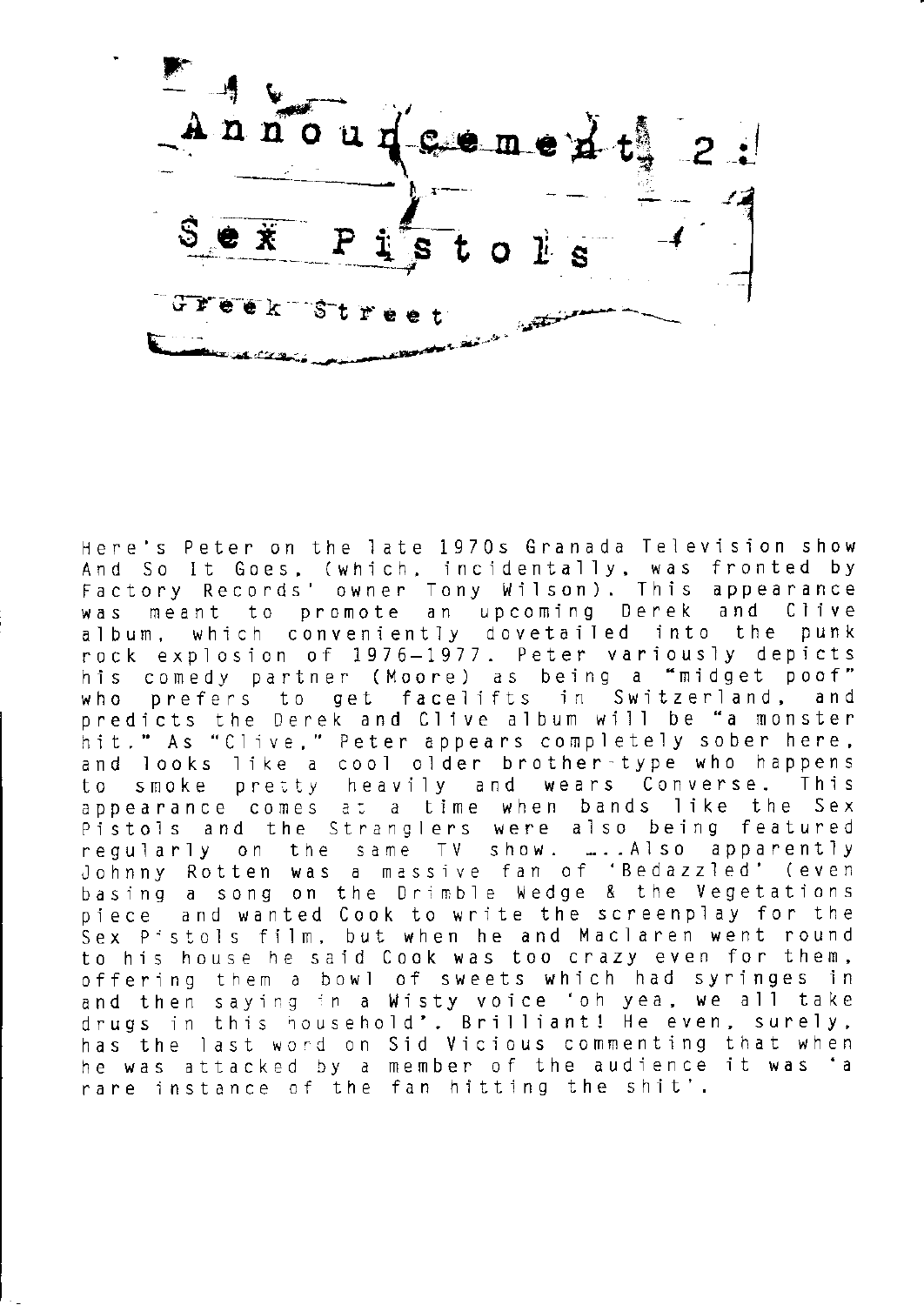

#### Song

[ Sung by Peter Cook {as 'Drimbl Wedge & the Vegetation'}; Written by Peter Cook & Dudley Moore ]

Ooh-ooh, ooh-ooh, I'm bedazzled I don't care Ooh-ooh, ooh-ooh, I'm bedazzled So you said You knock me out I don't want you You bust me up I don't need you You burn me up I don't love you You plug me in Leave me alone You switch me on I'm self-contained You light me up Just go away I'm bedazzled, I'm bedazzled, I'm be-dazzled! You glimmer I'm fickle You glitter I'm cold You shimmer I'm shallow You drive me wi-i-ild, you drive me wild! You fill me with inertia You knock me out Don't get excited You bust me up Save your breath You burn me up Cool it You plug me in I'm not interested You switch me on It's too much effort You light me up Don't you ever leave off? I'm bedazzled, I'm bedazzled, I'm be-dazzled! I'm not available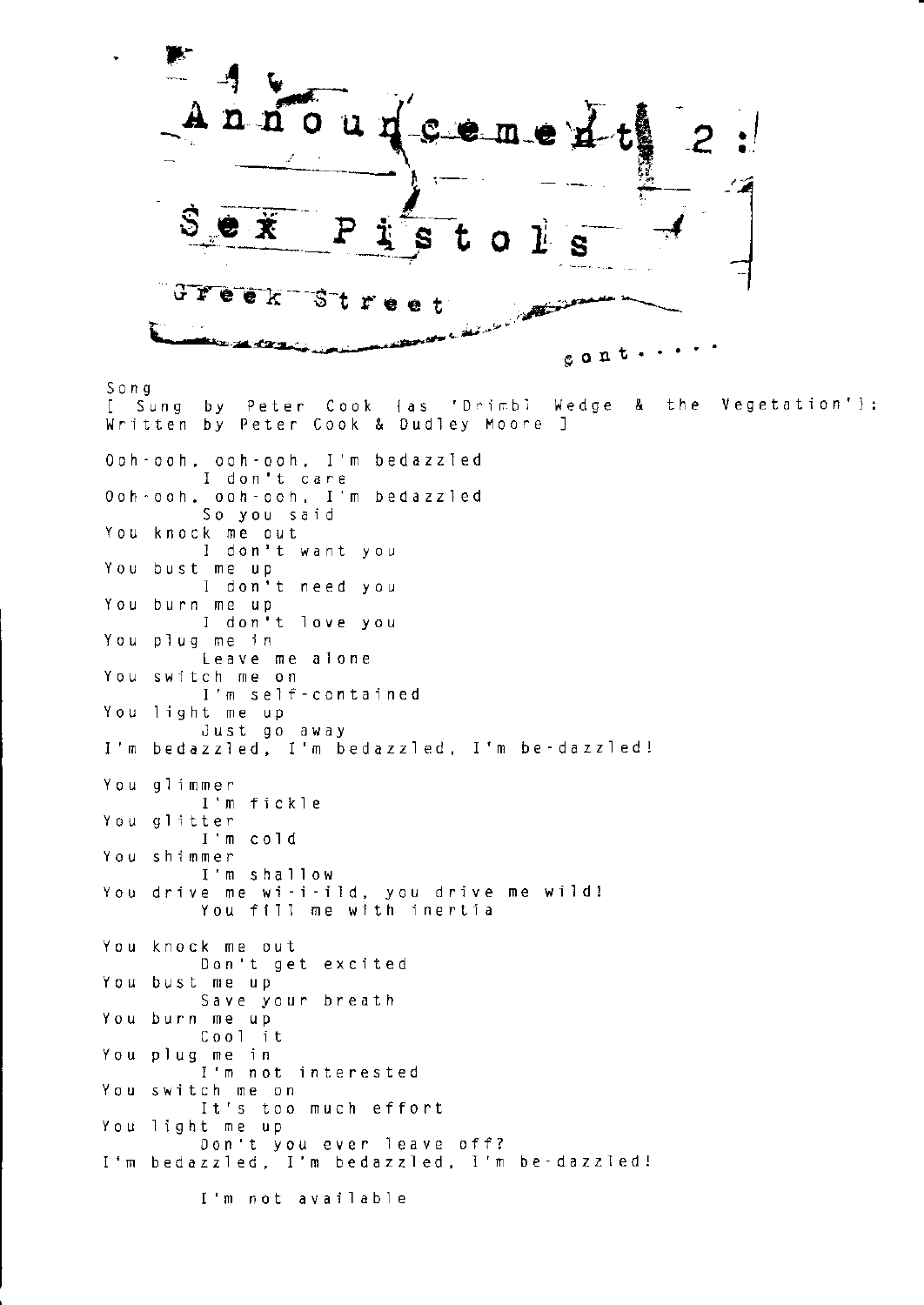Announcement  $\mathbf{3}$ 

## Safety Pin Queen El Paradise Brewer Street

El Paradise Strip Club: A Sex Pistols Gig.

On Brewer Street in Soho, down rickety old stairs to a small dance floor, dirty velvet cinema seats, the stage very tiny with tatty velvet curtains. The place was run by the Maltese Mafia. Vivien in a black rubber catsuite, thin purple lines around her eyes and mouth, she was a vision, an albino voodoo doll, she kept breaking into a little dance, like Groucho Marx tangoing with a headless chicken. It was her imitation of Chuck Berry's duck walk; like Malcolm she never kept still and went on these long diatribes about whatever had flown into her head at that moment: "Malcolm and me want to see an army of teenagers in bondage gear and PVC".

I think Malcolm had the notion of creating a scene with Bromley Contingent, rather like Andy Warhol's the Factory crowd. Malcolm running about, Vivien doing the duck walk down the front, the whole fucking scene was there; one that was yet to have a label attached to it.

The gig fell apart, a stripper tried to do a striptease on stage and got booted off......discord and violence filled the room, bottles sailed through the air...someone pulled a knife...chaos ruled....I looked at the exit sign.

Berlin Brom ey

The oldest social specialization, the specialization of power, is at the root of the spectacle. The spectacle is thus a specialized activity which speaks for all the others. It is the diplomatic representation of hierarchic society to itself, where all other expression is banned. Here the most modern is also the most archaic.

Debord, G. Society of the Spectacle, 1967 http://www.marxists.org/reference/archive/debord/society.htm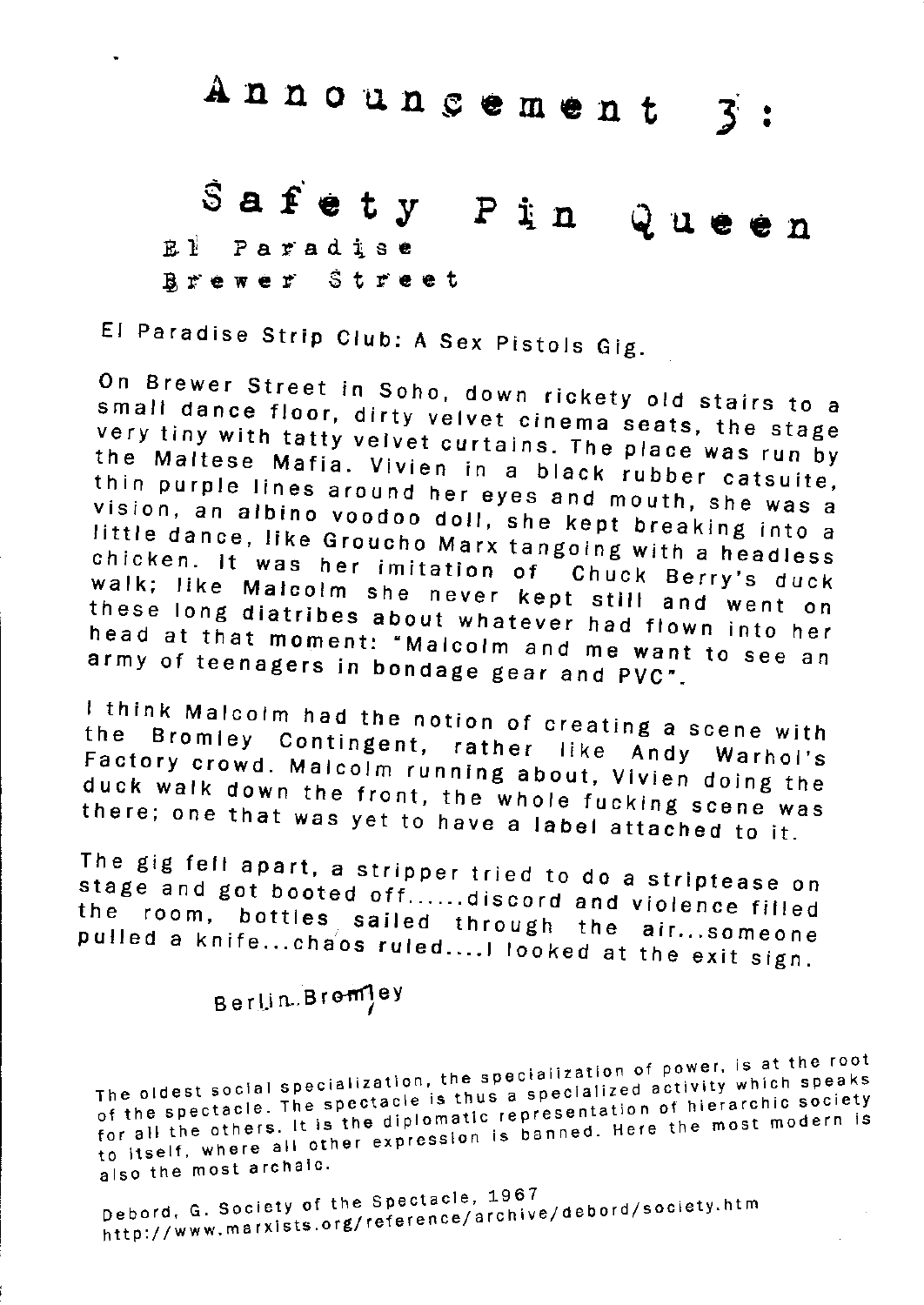# Announcement 4:

### Blind Queen

Ingestre Place

€  ${\tt t}$ As I 6uspected, the conttoversy surrounding Malcolm McLaren and Simon Easton [first reported here in April, then again in Julyl has really blown up in the press, with furious attacks from Malcolm McLaren against alleged con artist Simon Easton, followed by equally vitriolic and somewhat inconsistent retaliations. There is not only the matter of Seditionaries' provenance and punk's legacy, but hu ge sums of money have exchan ged hands in the selling of these artifacts, threats of legal action have been hurled and now established institutions such as Sothebv's, Christie's and the Met appear concerned with the authenticity of their collections.  $\Omega$ f e

Banksy/Seditionaries trio face fraud trial

Wednesday, Aug 19th, 2009

Categories: 00s, 70s

Three people accused of selling fake clothing from the 70s punk boutiques Sex and Seditionaries designed by Malcolm McLaren and Vivienne Westwood, as well as forging 100 screen prints purporting to be by contemporary artist Banksy, have been bailed to appear for trial next spring. Grant Champkins-Howard, 44, and wife Vesna Grandes-Howard, 32, of South Croydon, South London, and Lee Parker, 43, of Eastbourne, East Sussex, denied fraud charges over six years and were bailed at the Old Bailey y esterd ay. Th ey face trial next May.

. . . THE LOOK will Dot be publishing comments on this case until its completion. o

Please ignore the comment invite below....

o

a

n

k

e

v

o

 $\mathbf u$ 

o

 $\mathbf{l}$ 

o

k

 $\mathfrak{s}$ 

o

 $\mathbf{d}$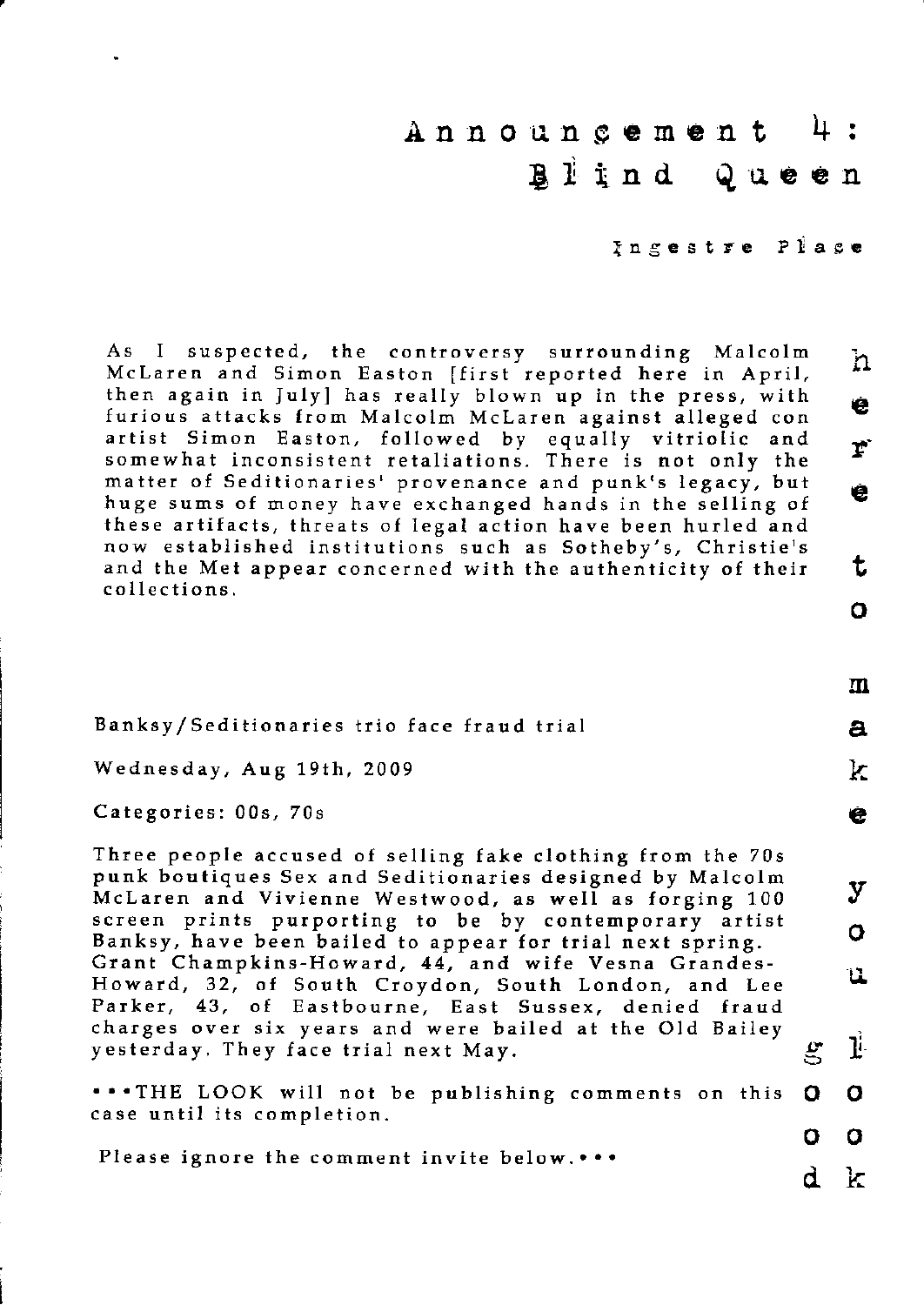#### Announcement う:

### Cowboys

54 Poland Street

Louises

Club Louise

Mirror gazing one night-Ballerina John looking even more grotesque in the reflection-S.S. came in with a new look, black hair, red tipped in an up-sweep, black PVC bra, leggins to match and a swastika armband.

It was the customary greeting to kiss each other on the cheek and coo. "Darling". "where did you get that" I asked. "Oh, somewhere in Kings Cross" S.S. replied vaguely. "What do you think?" she ventured. "Camp" I replied. "Yes, concentration camp!" she bellowed. "Only £8". Lynda came in and perched next to us. "Love it, Dear", she said.

Suddenly Jordan appeared wearing a leather pencil skirt and brown shirt with a Swastika armband, looking every inch a Nazi Frau. She sat with us. I felt left out, I wanted an armband.

Sometime later I wandered down to the dancefloor to look for S.S. and saw Caroline standing in front of her, hands on hips. "Take it off!" Caroline said through clenched teeth. "Don't fucking tell me what to do S.S. hissed back. "We don't want that shit down here", she continued. S.S. stared at her with steely eyes. Said nothing. "I said take it off, I'm Jewish and its fucking offensive". "Fuck Off, pilchard face".

S.S. stormed off to the ladies loo. I waited a bit and followed. Pilchard face sunk back into her smoked glass DJ booth.

Opening the door to the ladies loo a crack I could see S.S.'s reflection in the mirror. With her black eye pencil she was furiously drawing little Swastika beauty spots on her cheeks.

"Cunt", she mouthed.

Berlin Bromley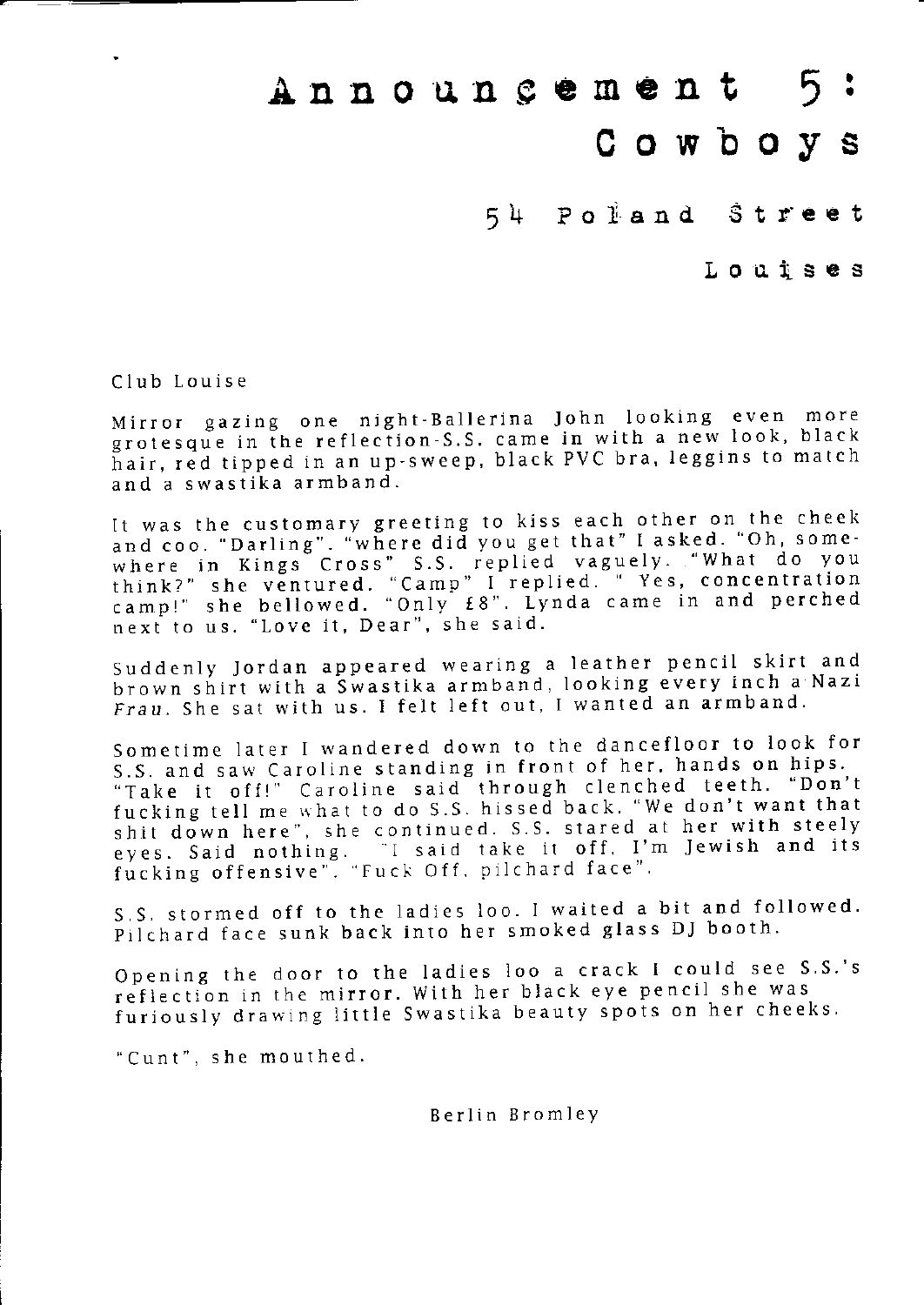# Announcement 6: Cambridge Rapist  $\mathcal{L}$ itterbest - 119 Oxford Street

The Professor's indignation found in itself a final cause that absolved him from the sin of turning to destruction as the agent of his ambition. To destroy public faith in legality was the imperfect formula of his pedantic fanaticism; but the subconscious conviction that the framework of an established social order cannot be effectually shattered except by some form of collective or individual violence was precise and correct. He was a moral agent-that was settled in his mind. By exercising his agency with ruthless defiance he procured for himself the

appearances of power and personal prestige. That was undeniable to his vengeful bitterness. It pacified its unrest; and in their own way the most

ardent of revolutionaries are perhaps doing no more but seeking for peace in common with the rest of mankindthe peace of soothed vanity, of satisfied appetites, or perhaps of appeased conscience.

Lost in the crowd, miserable and undersized, he meditated confidently on his power, keeping his hand in the left pocket of his trousers, grasping lightly the india-rubber ball, the supreme guarantee of his sinister freedom; but after a while he became disagreeably affected by the sight of the roadway thronged with vehicles and of the pavement crowded with men and women. He was in a long, straight street, peopled by a mere fraction of an immense multitude; but all round him, on and on, even to the limits of the horizon hidden by the enormous piles of bricks, he felt the mass of mankind mighty in its numbers. They swarmed numerous like locusts, industrious like ants, thoughtless like a natural force, pushing on blind and orderly and absorbed, impervious to sentiment, to logic, to terror too perhaps.

Conrad, J. Secret Agent, p.44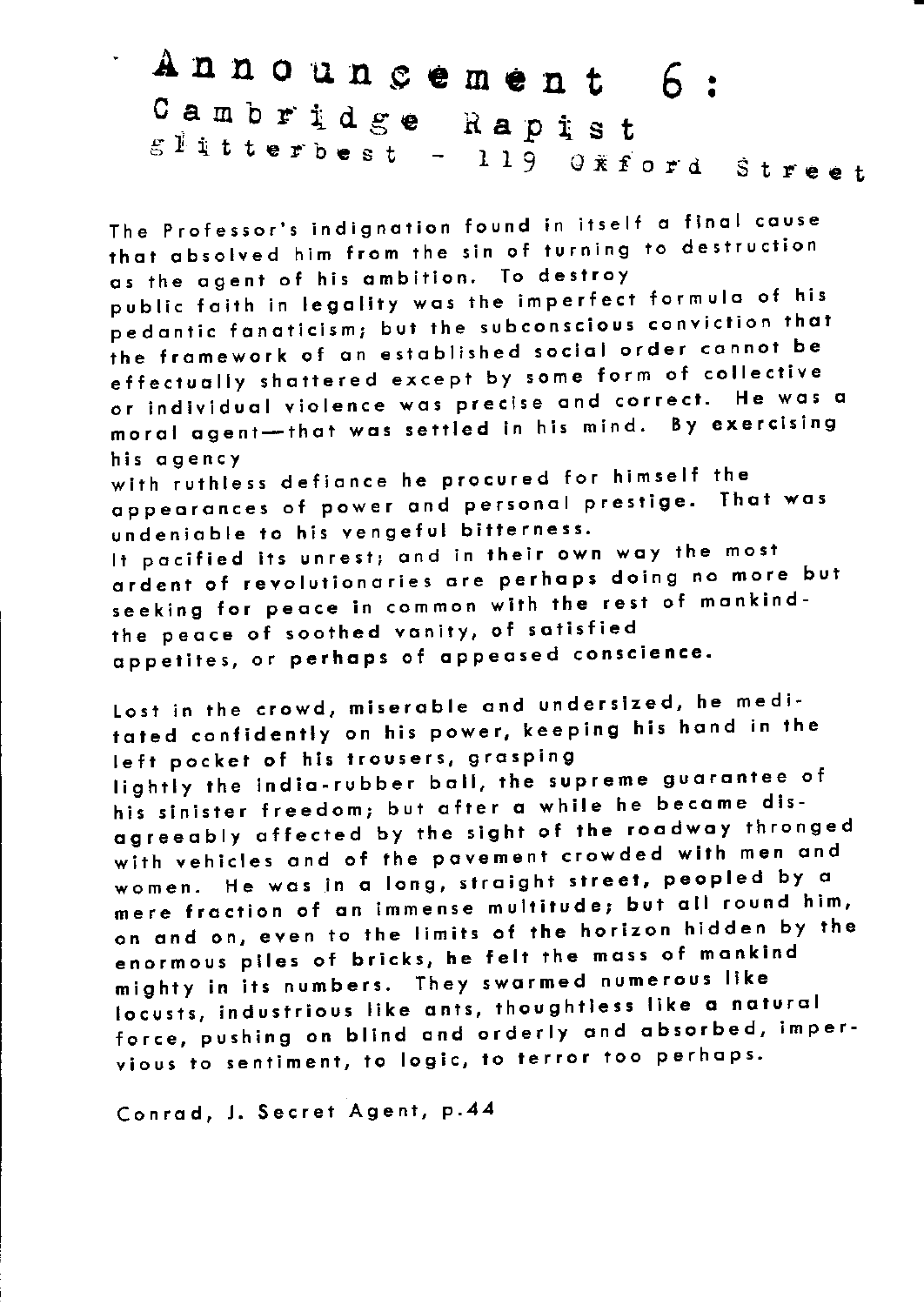Announcement 7: TĮTS 100 cLUB. OXFORD STREET

### I WENT TO THE  $100$ CLUB. IT WAS SHIT. A DECENT NOT BIRD THE WHOLE GAFF. FRANK KELLY

we came up with the idea of just making a load of noise. Siouxsie recited the lords prayer and threw in other lyrics from horrible songs, like the Bay City Rollers, 'Twist and Shout' and 'knocking on heavens' door'. Then Marco would break into 'smoke on the water'. It was just a huge piss take. About 10,000 people claim they were there, but in reality it was less than 150. But for us it was a defining moment, and 20 minutes later we just walked off stage back into the audience...it was one 20 minute barrage of sound. it was horrible. Steve Severin.

> Our Sather, who art in heaven, hallowed be thy name Chp Kingdom come. thy will be done, on earth as it is in heaven Give us this day our daily bread. And forgive us our trespasses, as we forgive those who trespass against us. And lead us not into temptation. but deliver us from ovil. Sor thine is the kingdom, the power and the glory, for ever and ever. Amen Our *father* in heaven, hallowed be pour name. *Pour Kingdom come,* pour will be done, on earth as in heaven Give us today our daily bread.  $\sigma$ forgive us our sins, as we forgive those who sin against us. Read us not into temptation, م<br>آلين<sub>ي</sub> but deliver us from evil. for the kingdom, the power and the glarp are pours. Now and for over. Amon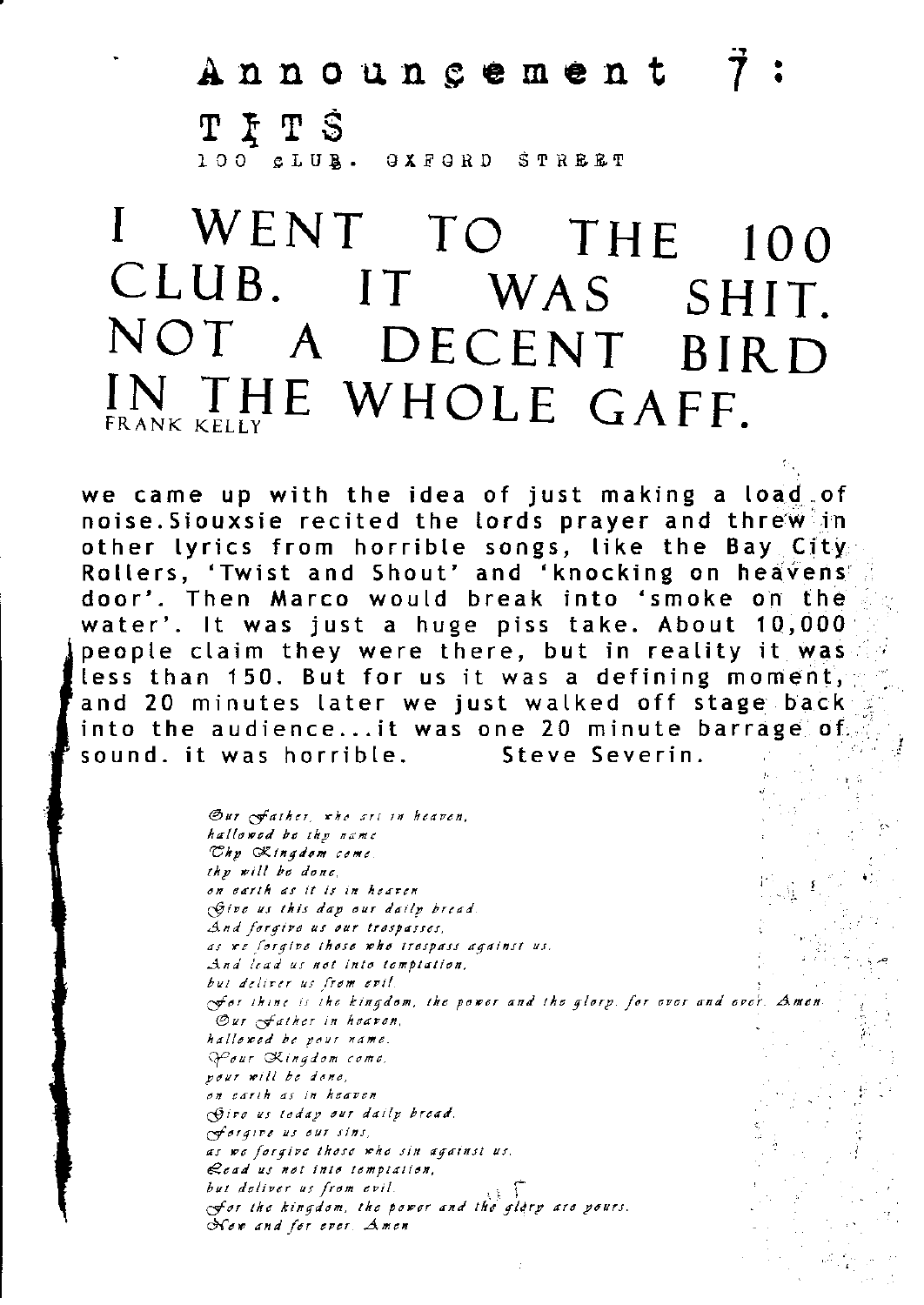randigassenent strijf fuck your mother Carlisle Stree  $z$  , we set the set of  $\overline{z}$ 

### Private Eye Offices

The authenticity of a thing is the essence of all that is transmissible from its beginning, ranging from its substantive duration to its testimony to the history which it has experienced. Since the historical testimony rests on the authenticity, the former, too, is jeopardized by reproduction when substantive duration ceases to matter. And what is really jeopardized when the historical testimony is affected is the authority of the object.

Benjamin, W. 'The Work of Art in the Age of Mechanical Reproduction', 1937

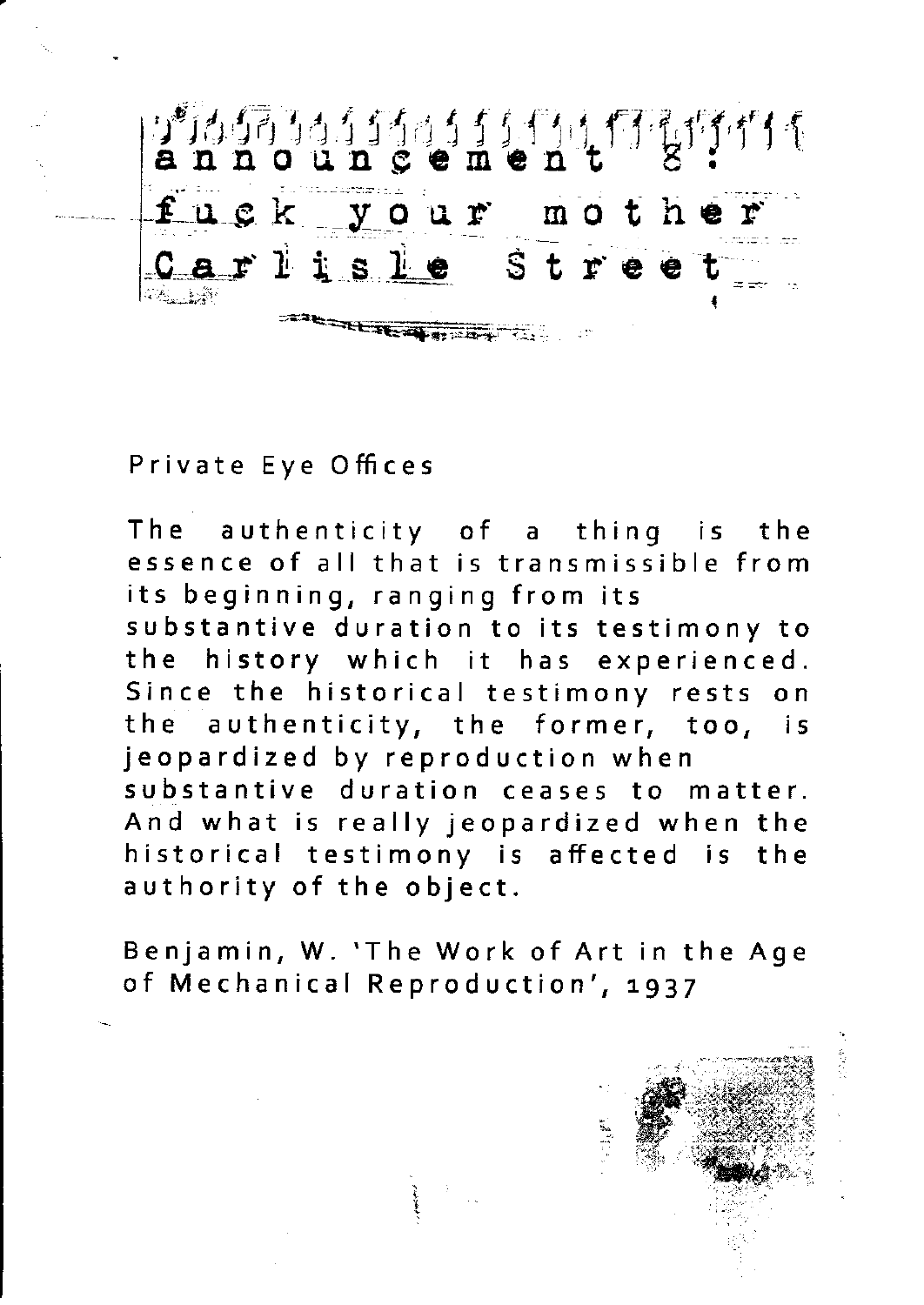# Announcement **Expose**

Denmark Street



It was laughable when Glen Matlock was in the band. When Steve Jones would masturbate, he'd pour hot water down a hollowed French loaf, chuck some raw liver down it, and then fuck it. The hot water would cook the liver, and I suppose his dick cooked it too. Then he'd come in it and set it aside. I would turn up and Steve would say, "I'm sorry, I've done it again. Should we make glen a sandwich?". I particularly remember how he used to love how soft the bread was.

John Lydon

# rnorarreeaarnorarreel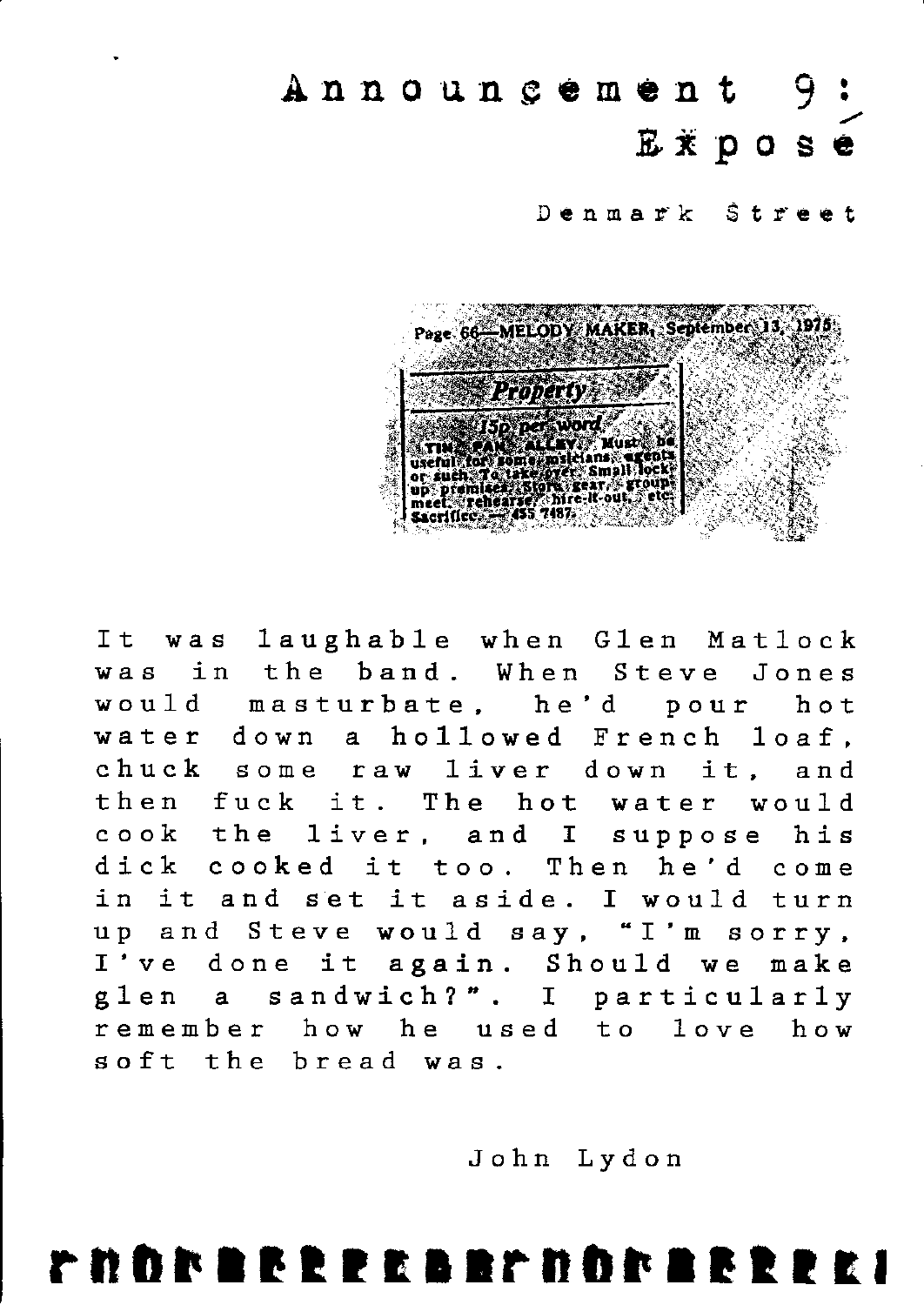## Announcement 10: Destroy New Compton Street

Discover more about this print

This is a very special, very rare A.P of the truly amazing original billboard poster that was produced as part of the 1977 sales campaign for the Sex Pistols 'Never Mind The Bollocks' album.

The poster is in mint condition and is signed. This is your chance to have your very own authentic billboard of The Sex Pistols album cover that was voted the best album cover ever!

Either of our London or Brighton galleries can arrange delivery of this framed print throughout South-East England, for details of this service, please click here. Click these words to find similar prints Rare Yellow Music From our stores

See more Jamie Reid prints

About Jamie Reid

Jamie Reid is probably best known for his work with the Sex pistols, including the Cecil Beaton silver jubilee portrait of the queen with a safety pin through her nose, and the cover for 'Never Mind the Bollocks, Here's the Sex Pistols' which came in at number two in a Rolling Stone Magazine poll of the best rock album sleeves of all time. He also worked on the Sex Pistols film 'The Great Rock and Roll Swindle'

Read our Jamie Reid biography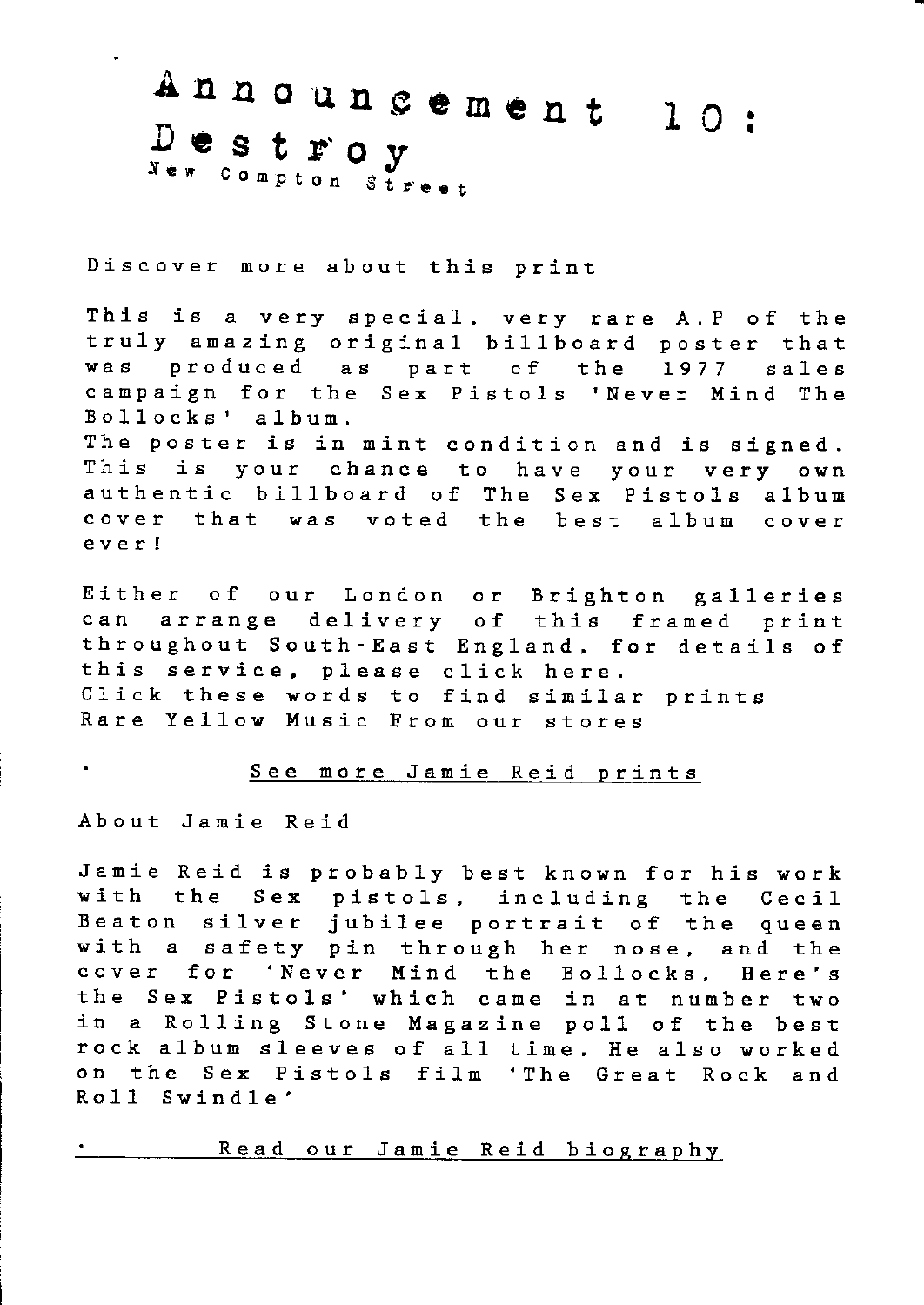### Our Swimmer

 $n \circ a$   $n \circ e$   $m \circ n$  t

Anarehy

11

a s  $S$  t  $r$ 

Displaying an interest in forward propulsion Our swimmer glides (moves) with no actual motion The stroke he's using needs timing and skill The effect is graceful, but the progress is nil Neither backwards nor sideways, it's part of the thrill

The element he performs in is perfectly still No problems with friction, it's easy for him It is what he was born to, to swim and to swim He turned head on tail, tail on head He thinks that the cycle will get him ahead No ?lame this state?? becomes alarming Progress expected, not forthcoming The effect is graceful, but the progress is nil It is what he was born to, to swim and to swim

a lot of music press used to come down in their Doc Martins. They were never on the scene before, but suddenly there were more and more, and they loved all the shit bands like the Jam-you know, good old rock'n'roll, man. Then after the good press came all the wankers-hippies last week, punks today-then it was fucked, the whole thing. All of my lot started going to the Speakeasy,  $a s$ did the bands who played the Roxy

Frank Kelly